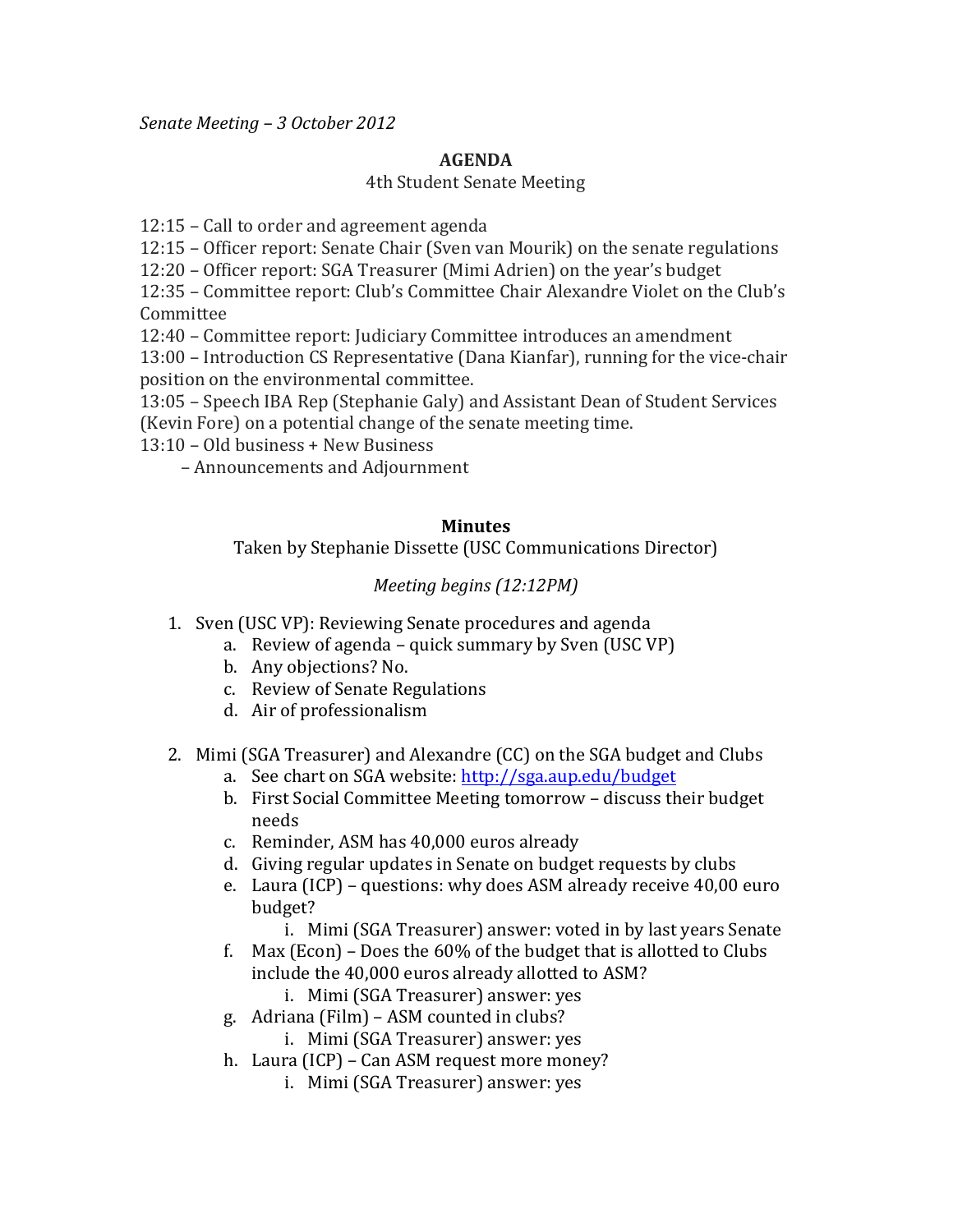- i. Max (Econ) What do you base budget plans on for this year? Can we compare last year's usage to this year?
	- i. Mimi (SGA Treasurer) answer: every year budget allocations change based on the budget we are allotted
	- ii. Mimi (SGA Treasurer) answer: budget plans each year are based on the usage from the year before and monitored by the administration as well
	- iii. More information to follow in future meetings
- 3. Alexander (CC) continues...
	- a. First Clubs Committee plenary session was on Monday
	- b. Already reached out to club leaders that could not attend
	- c. Successful so far event coordination and supporting each other
	- d. Still looking for a vice-chair (must be a Senator); contact sga\_clubs@aup.edu if interested
	- e. Passed around the flyer that invited club leaders to plenary session
	- f. Next week should have first budget request to present in Senate, with more accurate estimates on budget usage
- 4. Pierre and Alex (Judiciary Committee Co-Chairs)
	- a. Present an amendment: article 8, letter  $C^*$  what to do when there are vacant Senate seats
		- i. Present current constitutional stand seats would stay vacant until the next election period (end of January)
		- ii. Should the new amendment be voted in, might question current Senators legitimacy – not the intention of the Judiciary Committee (different election process)
		- iii. And pertaining to vacant Executive Board seats new amendment combines the issue of vacant Senate and Executive seats
		- iv. Read new amendment proposal $*$
		- v. Note: if appointed by Execs and voted in by current Senators, then new Senators would have to run again to maintain current seats in next election period
		- vi. Any questions?
			- 1. Max (Econ) before hearing them speak in Senate, could we request candidates write out a list of goals or a few words about your intentions as a Senator so current Senate can review ahead of time (in order to facilitate process)?
			- 2. Response, Pierre: any suggestions should be written down and sent to the Judiciary Committee to review, and they will be presented at a future meeting
	- b. Any motions?
		- i. Laura (ICP) motions to accept amendment; Madison (History) seconds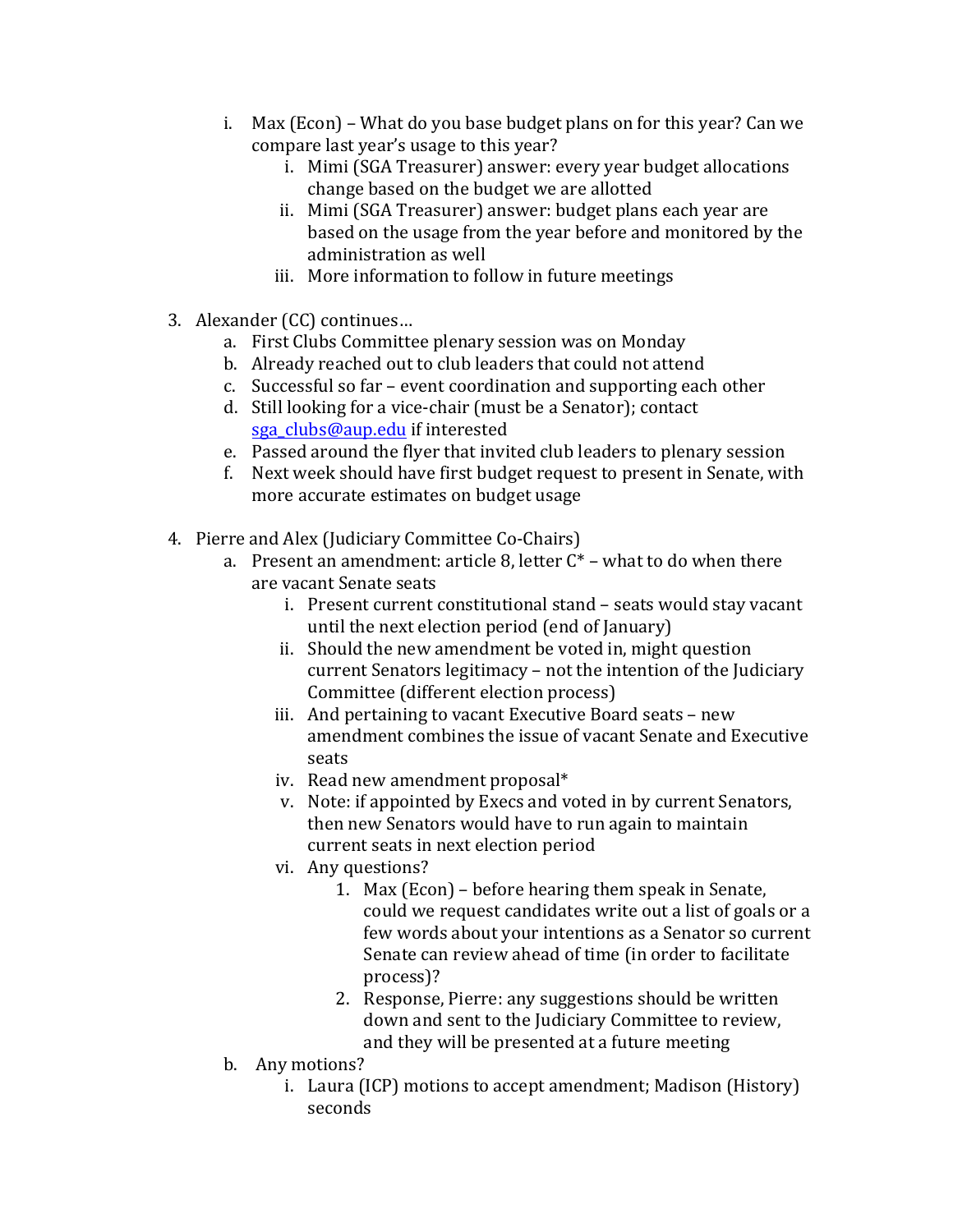- ii. Any informatory questions?
- iii. Darcee (MPL/MPPA) supports amendment; nice balance in filling seats and retaining legitimacy of current Senators
- iv. Adriana (Film) should there be a deadline?
	- 1. Alex responds that's part of the discretion of the execs, unless a further stipulation is added to the amendment
- v. Madison (History) assuming it is accepted, how soon would it be implemented?
	- 1. Pierre responds: immediately
- c. Darcee (MPL/MPPA) moves to the previous question; majority vote
- d. Vote, all in favor (by roll-call vote) unanimously voted in
- 5. Judiciary Committee continues by presenting their intended format for updating the Constitution
	- a. Confident the Constitution should be streamlined, more readable for common student, and more accessible in general by the end of this current semester
	- b. Objective is to allow for Constitution to be updated and revised by a more holistic group of people:
		- i. Revisions through Judiciary Committee; however, other committees will be invited to review and rework areas that pertain to them
		- ii. (See "d. ii." for an example)
	- c. Review a current outline of existing articles, reordered
	- d. Intention to add a system of annexes, in order to simplify and better organize current Constitution\*\*
		- i. Intention to delegate revision process to annexes that refer to them: e.g. Executive team updates the Executive Team Annex; Clubs Committee updates Clubs Annex; etc.
		- ii. Questions? No.
- 6. Dana (CS) invited to speak, running for Vice Chair position of Environmental Committee
	- a. Goal: tackle recycling program problems on two levels administrative and student
	- b. Believes AUP is open minded and prepared to resolve current problem
	- c. Stephanie (IBA) motions to approve; Laura (ICP) seconds
	- d. Adriana (Film): have you spoken to current Chair? Attempted, but she's out of town
	- e. Stephanie (IBA) motions to move to previous question
	- f. Vote approved by a majority
	- g. Dana voted in unanimously
- 7. Max (Econ), invited to speak, running for Sports Committee Vice Chair
	- a. Current captain of football team and captain last semester; already a committee member; puts lots of time and effort into team and program in general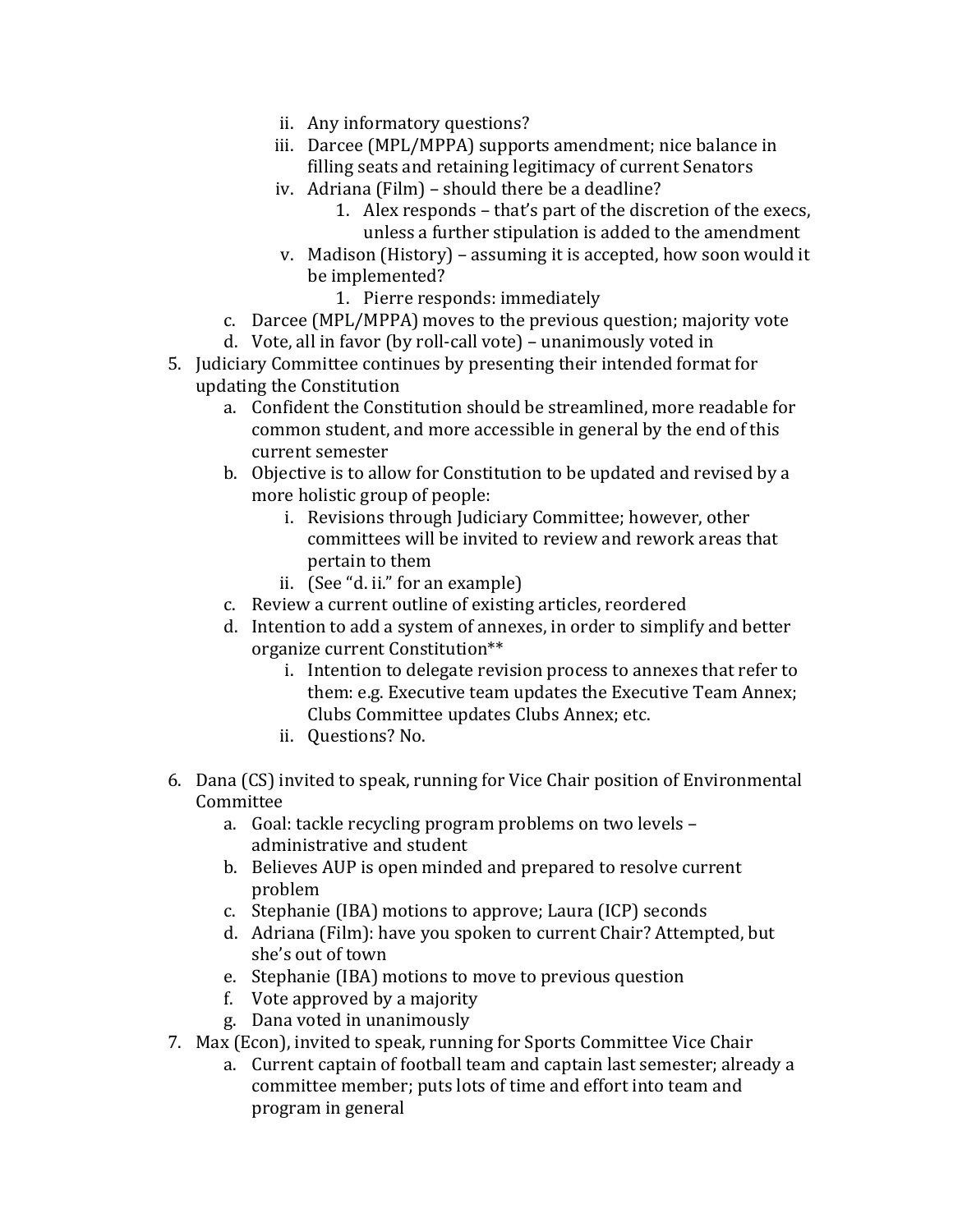- b. Would like to help keep Senators informed
- c. Stephanie (IBA) moves to approve; Alena (Comp Lit) seconds
- d. Comments or questions? No
- e. Madison (History) move to previous question
- f. Vote approved by majority
- g. Max voted in unanimously
- 8. Stephanie (IBA) and Kevin Fore potential change to Senate meeting time
	- a. Stephanie (IBA) informs of problem (three Senators have class during current Senate Meeting time), and reads letter written by PPE Rep. Junior Rep, and Sophomore Rep: letter to be attached\*\*\*
	- b. Summary:
		- i. Meeting time was not decided by the Senate
		- ii. A matter of representing the student body properly
		- iii. There needs to be an impeachment trial not automatic impeachment (*Note: impeachment procedures laid out in the Constitution – there is no "automatic" impeachment procedure)*
		- iv. Reviewed last year's Senate attendance and care
		- v. Upset about last year's budget decisions
		- vi. Request for current Senators to vote in favor
	- c. Kevin Fore presents other side to argument
		- i. Passes out a flyer\*\*\*\* about what he wishes to present
		- ii. No intention to interfere, but wish to express another side of the argument
		- iii. Please consider how the current meeting time represents the current Senate; Senators voted in Spring had months to prepare for current Senate time; scheduled their classes around it
		- iv. Reminder that last year the meetings were late, not well attended, and lost focus; day meetings maintain focus and organization; and now meetings are weekly
		- v. University itself will pay more attention with current time
		- vi. Point: please note, this meeting time was thought out; worked with Registrars Office
	- d. Stephanie (IBA), agrees with Kevin; however, her hope is that next semester this time slot will be completely open and available
	- e. Kevin Fore: the intention is to get better and better about keeping this slot open;
		- i. Involves having faculty and administration understanding the importance of Senate and all Senate accomplishes;
		- ii. Work in progress (next semester, current guarantee is only  $6$ courses will fall in this time slot)
	- f. Sven (USC VP) call to order, please remember to follow Senate procedures, not to open debate
	- g. Stephanie (IBA) proposes that three Senators are exempted from absences; Alena (Comp Lit) seconds
	- h. Motion up for debate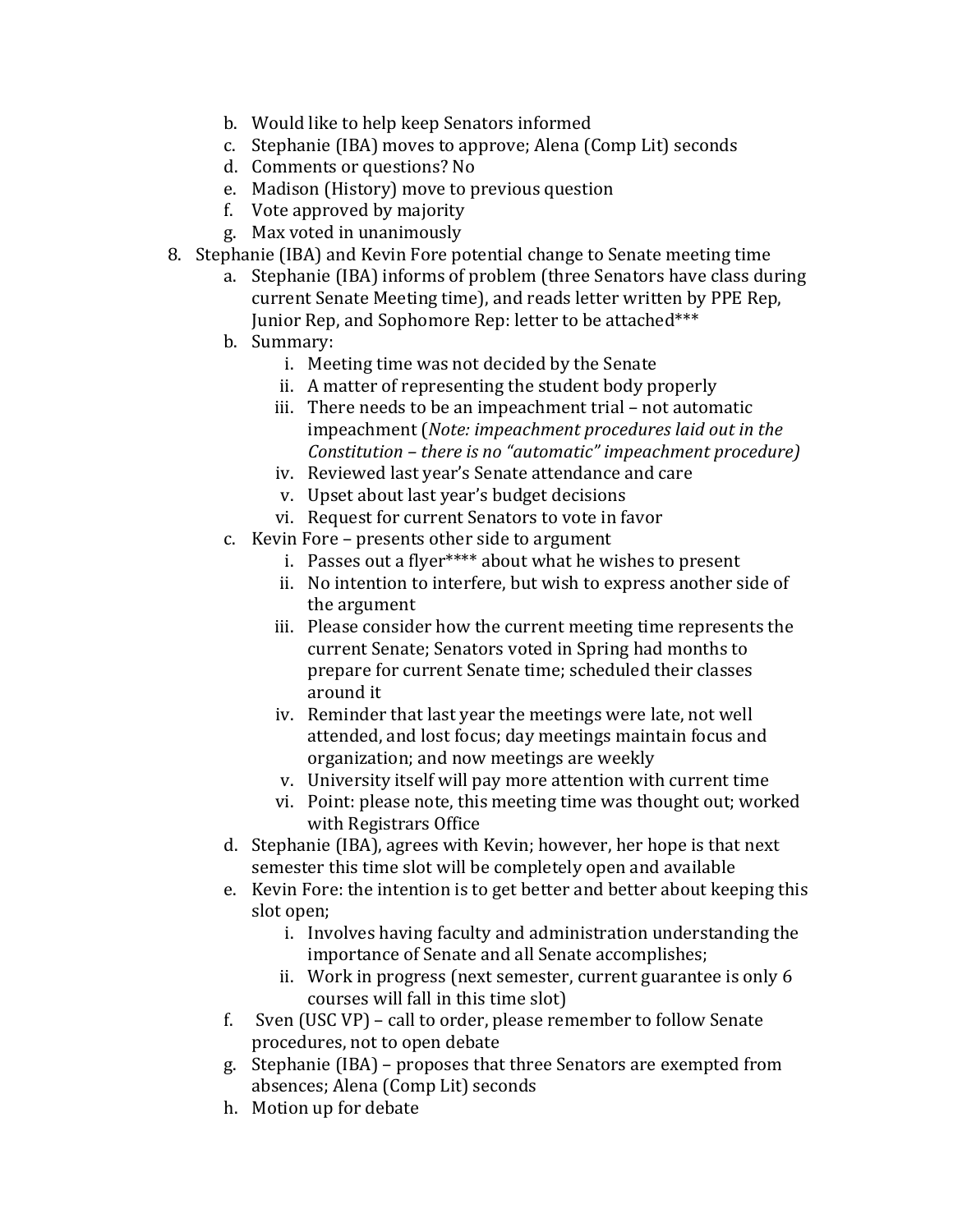- i. Madison (History) Is it not written in Constitution that students elected for Senate must attend Senate meetings? Does that not make them ineligible to be a part of Senate if those students did not consider the current time? Should we allow them an objection?
- ii. Laura (ICP) understands the frustration; consider how things worked last semester
- iii. Stephanie (IBA) requests exemption, particularly because Sophomore and Junior Reps have major responsibilities to fill and there are currently two people willing to fill them (elected Senators)
- iv. Madison (History) Senate meeting time wasn't on the application; however, it was elsewhere, all the other Senators knew how to find it and asked; Senators should be responsible enough to discover time on their own
- v. Stephanie (IBA) did we vote to have a set Senate Meeting time?
	- 1. Referred to Pierre as last year's president and current judiciary committee chair:
		- a. Nothing written in Constitution about Senate need to vote; in fact, written that Executive team is in charge of doing their best to ensure appropriate meeting time
		- b. Impeachment procedures: not many regulations; three absences are sufficient grounds for impeachment (http://sga.aup.edu/constitution)
		- c. Three absences from *scheduled* Senate meetings is an appropriate ground for impeachment
- i. Sven (USC VP) other comments?
	- i. Max (Econ) agrees with Stephanie; do we have other students who will take over the positions? Currently elected Senators are ready and willing, need another solution.
	- ii. Darcee (MPL/MPPA) impeachment is not automatic; can we video meetings or have missing Senators review minutes; etc.?
		- 1. Is there another option? Even if a request is made for impeachment, it is a formal process; in the meantime, can we find solutions?
		- 2. Please remember many current Senators chose classes based on this time
	- iii. Adriana (Film) these students do care about involvement; they should propose a solution?
	- iv. Kevin Fore does not intend to discourage participation; however:
		- 1. New amendment can help fill Senator roles; those students can get involved in other ways